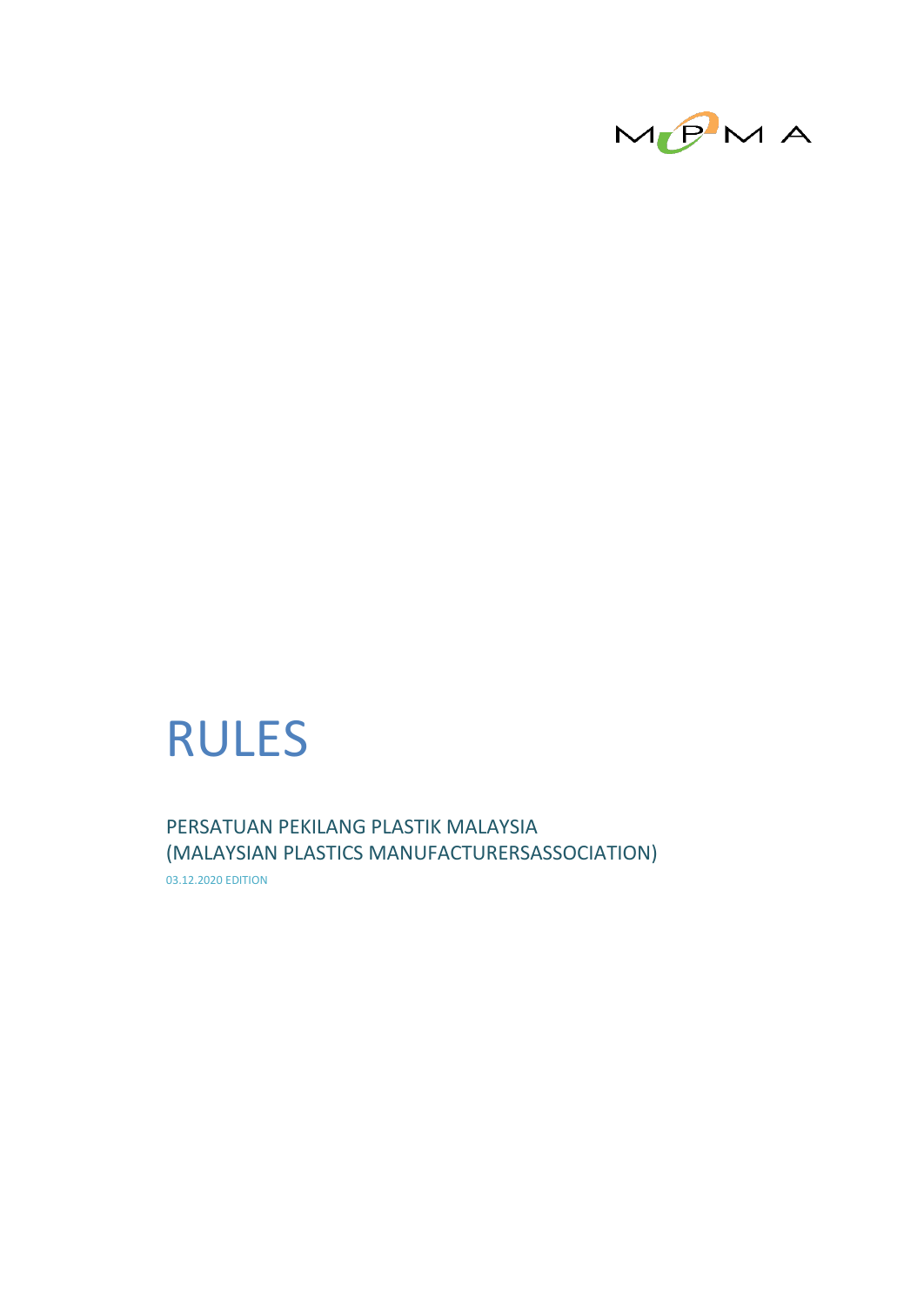#### **Rule 1: Name**

The name of the Association is "PERSATUAN PEKILANG PLASTIK MALAYSIA (MALAYSIAN PLASTICS MANUFACTURERS ASSOCIATION)".

# **Rule 2: Registered Office**

The registered office of the Association shall be at 37, Jalan 20/14, Paramount Garden, 46300 Petaling Jaya, Selangor, or at such other place as may be determined from time to time by the Central Committee with the prior approval of the Registrar of Societies.

#### **Rule 3: Vision Statement, Mission Statement and Objectives**

The Vision and Mission Statements as well as Objectives are as follows:

#### **Vision Statement**

To be a progressive trade association providing leadership to the plastics industry.

#### **Mission Statements**

- (a) We provide direction and leadership to upgrade the plastics industry through effective government liaison, strategic alliances, specialised training and industry studies.
- (b) We promote the usage of plastics with due care to the environmental and the community.

#### **Objectives**

- (a) To promote the use, manufacture and processing of plastics.
- (b) To protect, assist and enhance the interest of manufacturers of plastics products.
- (c) To organise and provide various means of training to help upgrade the technological level of the plastics industry.
- (d) To encourage co-operation among manufacturers of plastics products both within and outside Malaysia.
- (e) To gather, analyse and provide statistical and technical data as well as other information of interests.
- (f) To provide a platform for members to interact and to foster closer rapport among members.
- (g) To co-operate with other trade associations, non-governmental organisations and other bodies of common interest to ensure the healthy growth of the plastics industry.
- (h) To collaborate with the Government in the promotion of the plastics industry towards achieving the country's vision of becoming a developed nation.
- (i) To promote the growth of the plastics industry and transform it into a global player taking into cognisance its social responsibility towards the environment and community.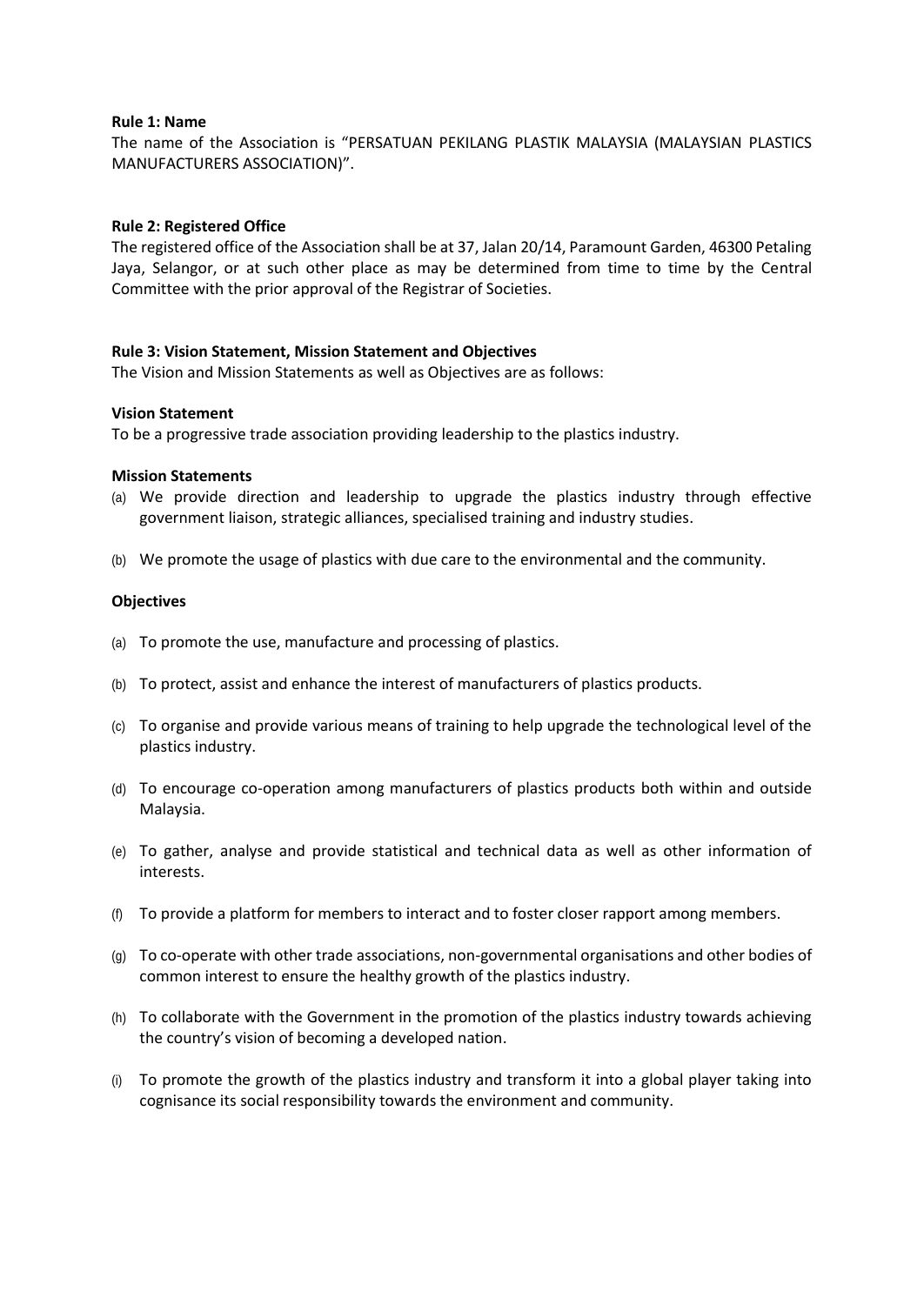## **Rule 4: Interpretation**

In these Rules and Regulations, unless there be something repugnant in the subject matter or context:

- (a) "The Association" means PERSATUAN PEKILANG PLASTIK MALAYSIA (MALAYSIAN PLASTICS MANUFACTURERS ASSOCIATION).
- (b) "The Central Committee" means the Management Committee appointed under these Rules and Regulations.
- (c) "In writing" means written or printed or partly written or printed.
- (d) "Month" means Calendar Month and for purpose of subscriptions shall be the period from the first day of the month to the last day of the same month.
- (e) Words importing the singular number include the plural number and vice versa and words importing the masculine gender include (where the context admits) the feminine gender.
- (f) The Central Committee is the sole authority for the interpretation of these Rules and Regulations and the decision thereon of the Central Committee for the time being shall be binding on all members unless or until countermanded by a resolution of a General Meeting.

#### **Rule 5: Membership**

There shall be two classes of members, namely:

- (a) ORDINARY members
- (b) ASSOCIATE members

# **Rule 6: Ordinary Members**

- (a) Any person, firm or company carrying on business in Malaysia as a manufacturer of plastics products shall be eligible for election as an ORDINARY member.
- (b) Any firm or company eligible for election as an ORDINARY member may become an Ordinary member under its conventional or corporate name.
- (c) Any person, firm or company applying to become a member of the Association shall submit its application to the branch in the state in which he/it is carrying on business, if there is existent in the State a Branch of the Association.
- (d) All Ordinary members who are not in arrears of any annual subscription and have paid the current year subscription before 30th April of the year shall have voting rights at Meetings and shall be eligible for election to any office of the Association.

# **Rule 7: Associate Members**

- (a) Any person, firm or company engaged in the supply of machinery or goods or services to or in the sale of products of any plastics manufacturer may become an ASSOCIATE member of the Association.
- (b) Any firm or company eligible for election as an ASSOCIATE member may become an Associate member under its conventional or corporate name.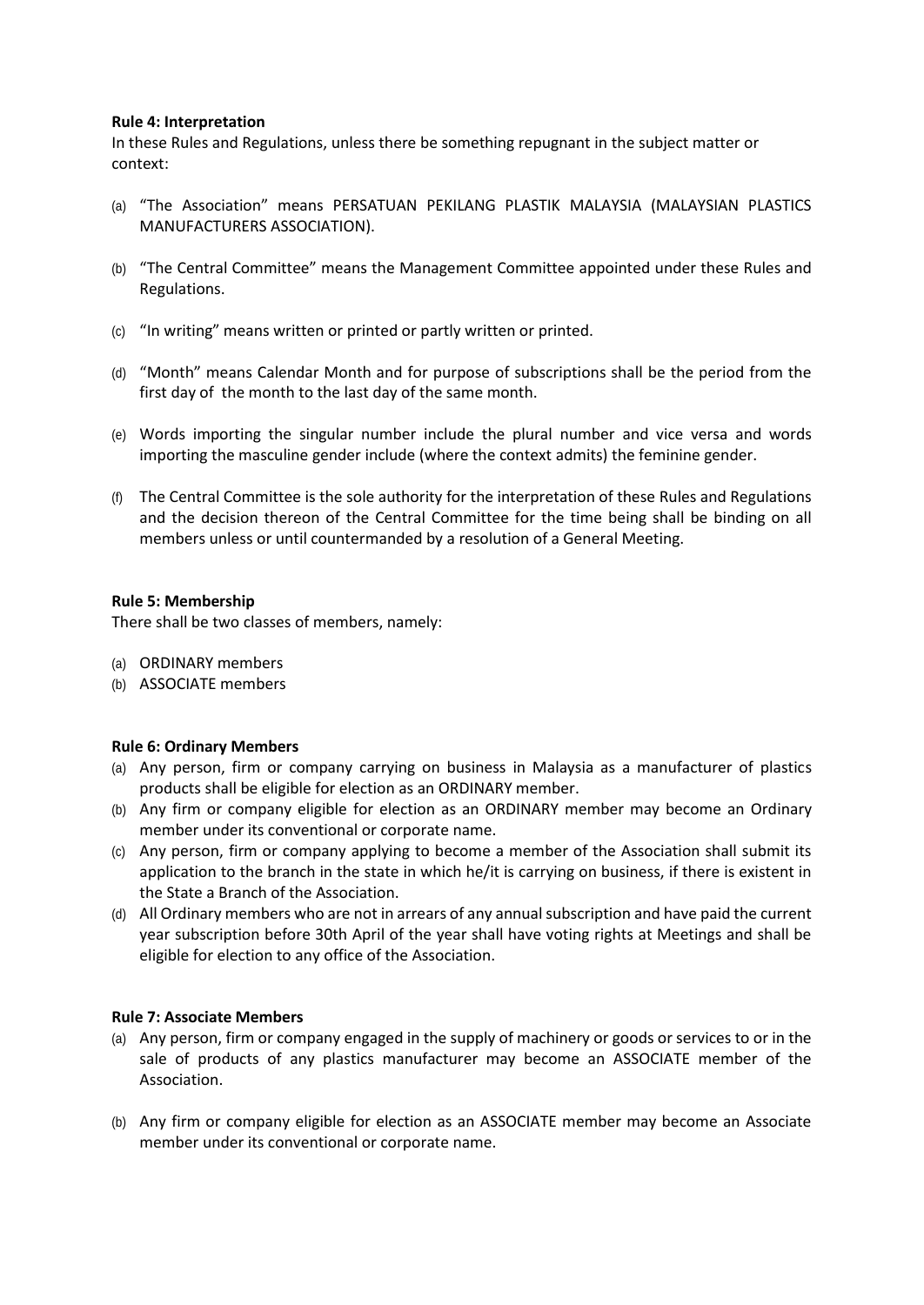(c) All Associate members shall have no voting rights and shall be ineligible for election to any office of the Association but save as aforesaid. All Associate members shall enjoy equal benefits as Ordinary members and shall be bound by these Rules and Regulations as Ordinary members.

# **Rule 8: Honorary President**

(a) Any member who has rendered outstanding contribution to the Association may, after being approved by the Central Committee, be invited to be an Honorary President of the Association.

#### **Rule 9: Annual Subscription**

(a) The annual subscription payable by each ORDINARY member shall be according to the number of employees of each member as follows:

| Number of Employees   | <b>Subscription Fee</b>                |
|-----------------------|----------------------------------------|
| 20 employees & below  | RM300.00 annually payable in advance   |
| 21 to 50 employees    | RM400.00 annually payable in advance   |
| 51 to 100 employees   | RM600.00 annually payable in advance   |
| 101 to 150 employees  | RM800.00 annually payable in advance   |
| 151 employees & above | RM1,000.00 annually payable in advance |

- (b) The annual subscription payable by each ASSOCIATE member shall be RM1,200.00 payable in advance.
- (c) The Central Committee may, by way of circularisation to all members no later than 30 days before 1<sup>st</sup> January of each calendar year, notify the members of the Association of any changes or revision to the annual subscriptions payable by each ORDINARY and ASSOCIATE member as the Central Committee may determine in its sole and absolute discretion in the interest of the Association PROVIDED ALWAYS THAT any such change or revision to the annual subscriptions payable shall have been approved by the Central Committee at a meeting convened for that purpose and attended by not less than 75% of the members of the Central Committee either in person or by proxy of which at least 75% of the members so present in person or by proxy shall have cast their votes in favour of such proposed changes or revision to the annual subscriptions payable. The powers of the Central Committee to revise, impose or change the annual subscriptions payable by the members of the Association shall, subject strictly to the compliance of the aforesaid requirements, not be subject to any challenge by any member of the Association and such changes or revision to the annual subscription payable shall remain valid and binding on all members of the Association until such powers are subsequently revoked by members in a general meeting duly convened for that purpose.

#### **Rule 10: Approval of Membership**

- (a) The power to approve application for membership of all classes shall be vested in the Central Committee. In areas where there are Branches, application for membership from such areas must be submitted to the respective Branch Committee, which will recommend acceptance or rejection to the Central Committee whose decision to approve or reject the application shall be final.
- (b) A candidate for membership of the Association shall be proposed by a member of the Association and seconded by another member, and shall complete and sign an Application Form giving all requisite particulars and undertaking to abide by the Rules and Regulations of the Association.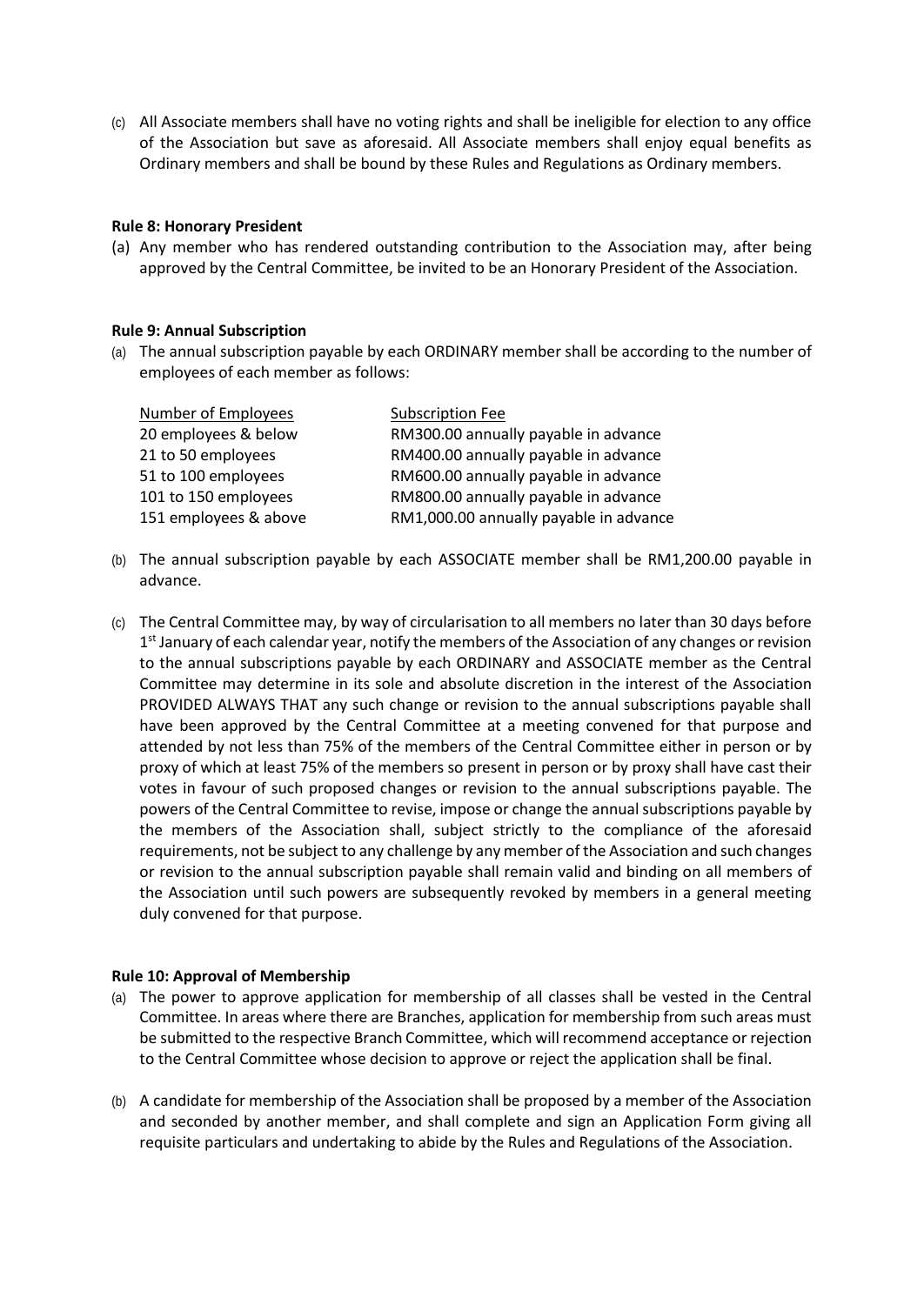(c) All applications for membership shall be considered by the Central Committee, and no applicant shall become a member until his application is approved by the Central Committee.

## **Rule 11: Management**

(a) The Association shall be managed by a Central Committee consisting of 17 (seventeen) members elected at every alternate Annual General Meeting and 4 (four) appointed by the elected Committee and one (1) representative nominated by every branch of the Association. The Central Committee shall comprise the following:

| 1. | President                                       |    |
|----|-------------------------------------------------|----|
| 2. | Vice-Presidents                                 | 3  |
| 3. | Secretary-General                               | 1  |
| 4. | <b>Assistant Secretary-General</b>              | 1  |
| 5. | Treasurer                                       | 1  |
| 6. | Internal Auditor                                | 1  |
|    | 7. Public Relations Officer                     | 1  |
| 8. | Welfare Officer                                 | 1  |
| 9. | <b>Ordinary Committee Members and Appointed</b> | 11 |
|    | <b>Members</b>                                  |    |

- 10. One representative nominated by every branch
- (b) All Central Committee members shall serve the Association gratuitously.
- (c) The Central Committee may in its absolute discretion employ such servants and experts.
- (d) The Central Committee may meet as often as it deem fit and eleven (11) or more Committee Members shall constitute a quorum for such Meetings.
- (e) Seven (7) days' notice shall be given for each Central Committee Meeting.
- (f) The President or in his absence one of the Vice-Presidents shall preside at all meetings of the Central Committee. In the absence of both the President and the Vice-Presidents, the Central Committee members present shall elect one of their members to preside.
- (g) At all Central Committee Meetings, each Central Committee member shall have one vote and a motion shall be deemed carried by a majority of votes of those Central Committee members present at that meeting.
- (h) Whenever votes for and against a motion are equal, the Chairman of the meeting shall have a second or casting vote.
- (i) The Central Committee shall be empowered to elect Ordinary members to fill any vacancies during its term of office.
- (j) The Central Committee may appoint one or more of its members to be a Sub-Committee and to delegate to such Sub-Committee part of its duty and powers.
- (k) Any Central Committee member failing to attend Central Committee meeting on 3 (three) consecutive occasions without cause shall be deemed to have vacated his office.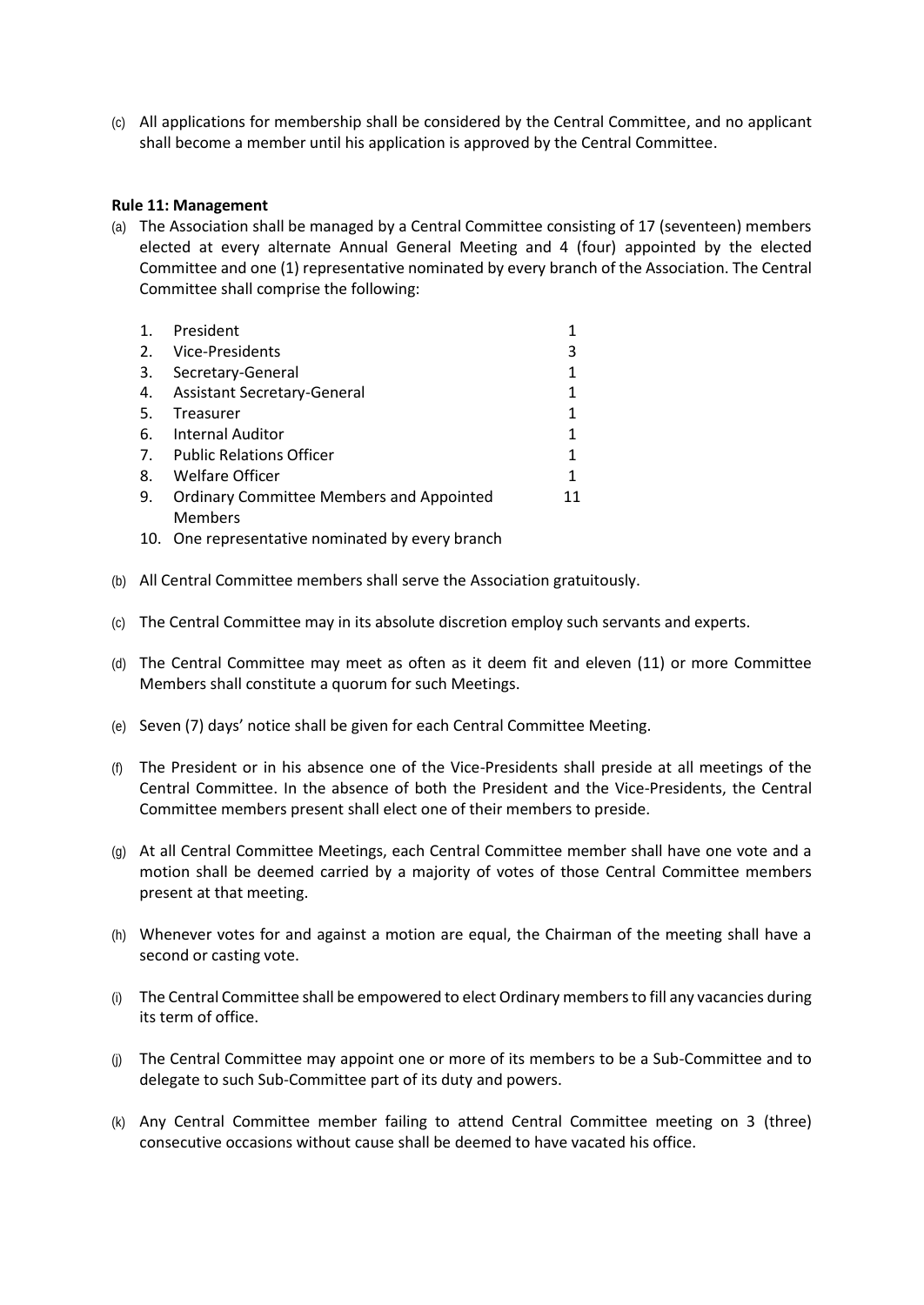- (l) At every alternate Annual General Meeting all Central Committee members shall resign but shall be eligible for re-election.
- (m) The Central Committee shall have the power to frame, rescind or alter By-laws and to prescribe, determine, vary and/or alter the annual subscription fees payable by members under Rule 9 herein. Such By-laws, rescission or alterations shall be circularised to all members for fourteen (14) days during which time Ordinary members may, by notice in writing to the Secretary-General, exceeding twenty-five percent (25%) of membership require the opinion of a General Meeting to be taken thereon. If no such notice be given, the By-laws, rescission or alterations shall become binding on all members at the expiration of such fourteen (14) days.
- (n) No By-laws shall come into force without the prior approval of the Registrar of Societies.
- (o) The office-bearers are authorised to expend a sum of RM100,000.00 at any one time and any item of expenditure exceeding RM100,000.00 shall be approved at the Central Committee Meeting.
- (p) Subject to the requirements of the Registrar and the provisions of the Societies Act 1966 including any modification, amendment or re-enactment thereof, all members of the Central Committee and every officer performing executive function in the Association shall be Malaysian Citizens.

# **Rule 12: General Meetings**

- (a) An Annual General Meeting of the Association shall be held in each year not later than 30th June for the following purposes:
	- i. To receive and if thought fit to adopt the Report of the Central Committee and the accounts of the preceding year.
	- ii. To elect Central Committee Members (every alternate year).
	- iii. To elect an external Auditor.
	- iv. To transact any other business of which due notice shall have been given in accordance with the Rules herein.
- (b) The first General Meeting of the Association shall be held as soon as possible after the Registration of the Association but in any case not later than three (3) months from the date of registration.
- (c) Special or Extraordinary General Meetings shall be called by the Secretary-General upon the written requisition of not less than twenty-five percent (25%) of the number of Ordinary members of the Association or at the discretion of the Central Committee.
- (d) At all General Meetings of the Association forty-two (42) Ordinary members present in person or by proxy shall form a quorum. In the event of there being no quorum, the meeting shall be adjourned to the same day and time in the following week and should the number then present be insufficient to form a quorum, those present shall be considered a quorum but they shall have no power to alter, amend or make additions to any of the existing Rules and Regulations of the Association.
- (e) Only ORDINARY Members shall be entitled to vote. Voting shall ordinarily be by a show of hand, but a ballot will be taken if demanded by two or more ORDINARY members present at the meeting.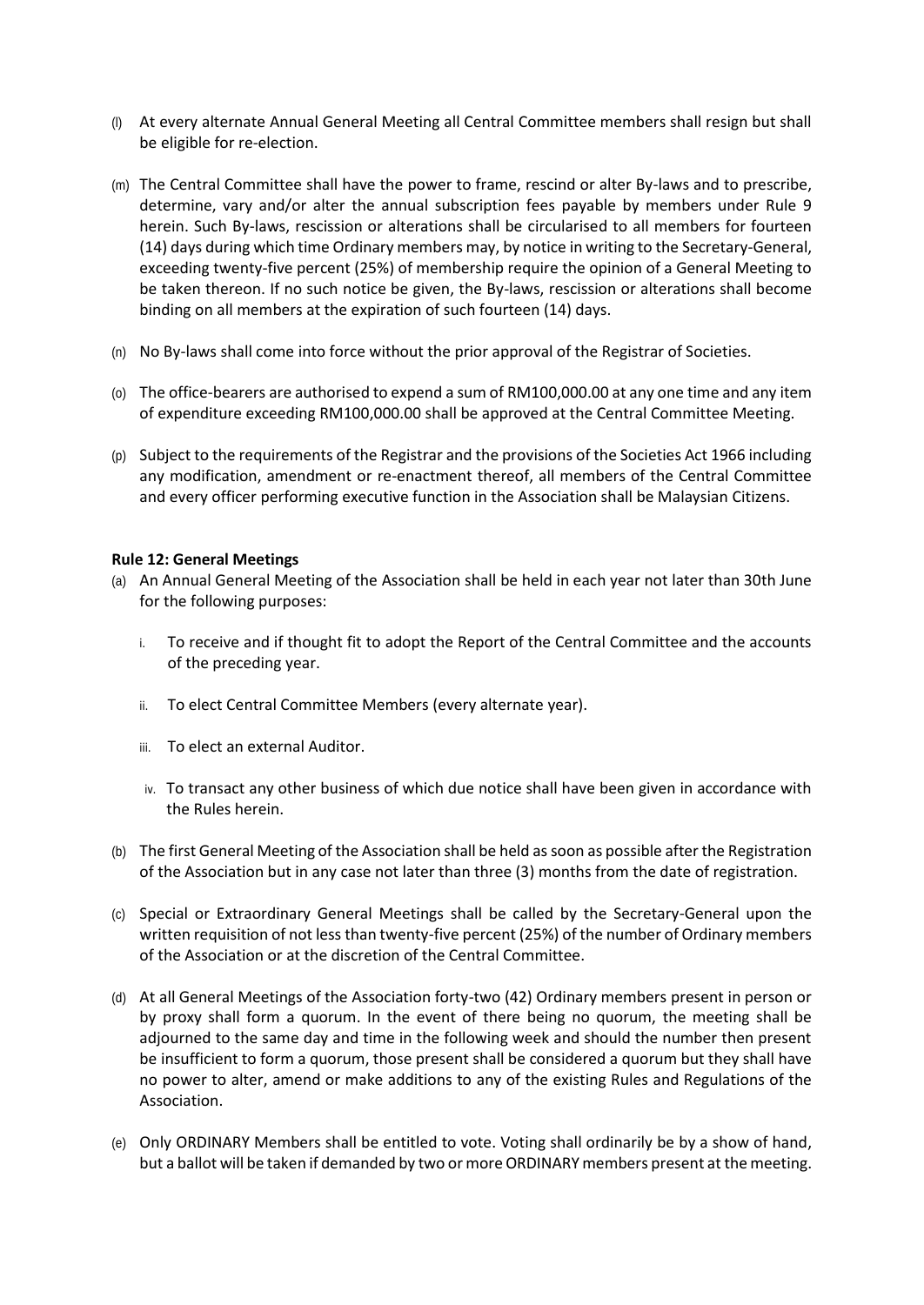A resolution may be carried unanimously or by a majority of votes and an entry to that effect in the minutes of the meeting shall be conclusive evidence of the fact without proof of the number of proportion of the votes recorded in favour of or against that resolution.

- (f) Notice of every General Meeting specifying the business to be dealt with as well as the date, time and place shall not be less than fourteen (14) days before the day of the meeting, be dispatched to all ORDINARY members to their last known address.
- (g) In case of any Annual General Meeting, a copy of the audited accounts of the preceding year together with a Report of the Central Committee shall accompany such notice.
- (h) The accidental omission to give notice of any meeting to or the non-receipt of such notice by an ORDINARY member shall not invalidate any resolution passed or thing done at any such meeting.
- (i) The Central Committee shall cause to be included in each notice calling for an Annual General Meeting a FORM containing the names of ORDINARY members who have consented in writing to act as honorary office-bearers of the Association for the coming year, if so elected. The Central Committee shall also provide SEALED BALLOT BOXES at the premises of the Association at least ten (10) days before the date of the Annual General Meeting wherein such Forms may be deposited by the Ordinary members of the Association and such Sealed Ballot Boxes shall only be opened at the Annual General Meeting. In the event where an Ordinary member elects to submit the said Form by post, he shall clearly mark on the envelope the words "ELECTION FORM". Such envelopes shall not be opened but shall be deposited immediately upon receipt into the Sealed Ballot Boxes provided for that purpose. The seventeen (17) candidates who receives the most votes shall form the Central Committee. Where there shall be any tie, the election of the candidates shall be decided by a majority of votes of Ordinary members attending the meeting.
- (j) The seventeen (17) elected Central Committee Members shall meet within two (2) weeks to elect among themselves the office-bearers and to appoint four (4) Central Committee Members specified under Rules 13(a).
- (k) Each ORDINARY member shall have one vote.
- (l) No resolution shall be passed at any General Meeting unless the terms thereof have been previously notified to the Secretary-General in writing not less than ten (10) clear days before the date of the meeting, provided always that any member may address the meeting on any matter concerning the Association at any General Meeting. Any such notice received by the Secretary-General shall, if it has been received sufficient time, be included in the Notice convening the General Meeting. For purpose of this Rule, the Central Committee shall decide what is sufficient time and its decision shall be final.
- (m) At any General Meeting, the President or in his absence one of the Vice-Presidents or in their absence, an ORDINARY member elected by the Meeting to be Chairman thereof shall preside and shall have a second or casting vote.

# **Rule 13: Duties of Office-Bearers**

- (a) The President shall preside at all General and Central Committee Meetings of the Association and shall also represent the Association in its dealings with outside persons.
- (b) One of the Vice-Presidents shall deputise for the President in the absence of the latter.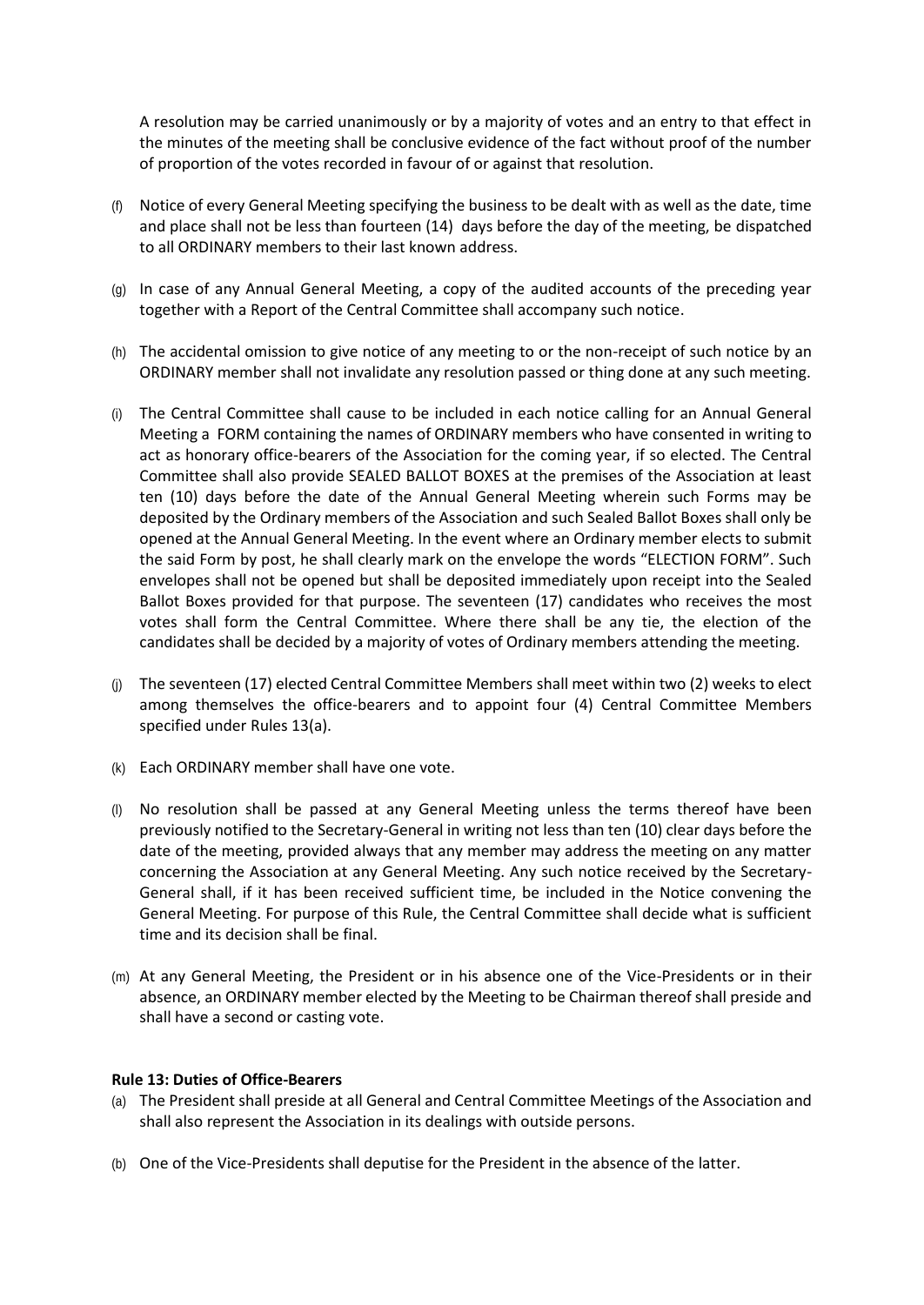- (c) The Secretary-General shall keep all records (except financial) of the Association including minutes of all General and Central Committee Meetings and shall be responsible for their correctness.
- (d) The Assistant Secretary-General shall assist the Secretary- General and shall deputise for the Secretary-General in his absence.
- (e) The Treasurer shall collect and disburse all money on behalf of the Association, shall keep an account of all monetary transactions and shall be responsible for the correctness thereof.
- (f) The Internal Auditor shall be required to audit each year's accounts and present a report thereon, he may be required by the President to undertake any interim audit and make a report to the Central Committee.
- (g) The Public Relations Officer shall be responsible for the promotion of the various activities to be carried out by the Association and shall represent the Association in dealing with external affairs on the instruction of the Central Committee.
- (h) The Welfare Officer shall handle all the welfare matters and shall also deal with all matters pertaining to or requiring arbitration.
- (i) Twelve (12) Ordinary Central Committee Members shall assist the other Central Committee members generally or specifically as may be resolved by the Central Committee.

# **Rule 14: Landed Properties and Trustees**

- (a) All immovable properties of the Association shall be registered in the name of the Association and all instruments relating to the properties shall be executed by any of the principal office-bearers, the President, Secretary-General, and Treasurer of the Association, whose appointments are authenticated by the Registrar. The above said officers cannot sell or transfer the properties of the Association without the prior approval of the General Meeting.
- (b) The Association shall not purchase, sell, transfer or dispose of any immovable property without the consent of a majority of two-third votes of the members forming a quorum at the General Meeting.
- (c) The immovable properties of the Association cannot be charged nor be used as any form of security for any loan or facility granted to the Association.
- (d) In the case of Branches, all purchases of immovable properties shall be first approved by the Branch Committee and endorsed by the Central Committee of the Association before being tabled at the Branch General Meeting for approval. The decision for such purchases shall be approved by a majority of two-third vote of the members forming a quorum at the Branch General Meeting. All the instruments relating to the properties shall be executed by three office-bearers namely, the Chairman, Secretary and Treasurer of the Branch, whose appointments are authenticated by the Registrar and authorized by Branch Committee.
- (e) The provisions of paragraphs (a), (b) and (c) of this Rule shall similarly apply to any purchase, sale, transfer or other disposal of the immovable properties of the Branches where approval shall be by a majority of two-third votes of the members forming a quorum at the Branch General Meeting.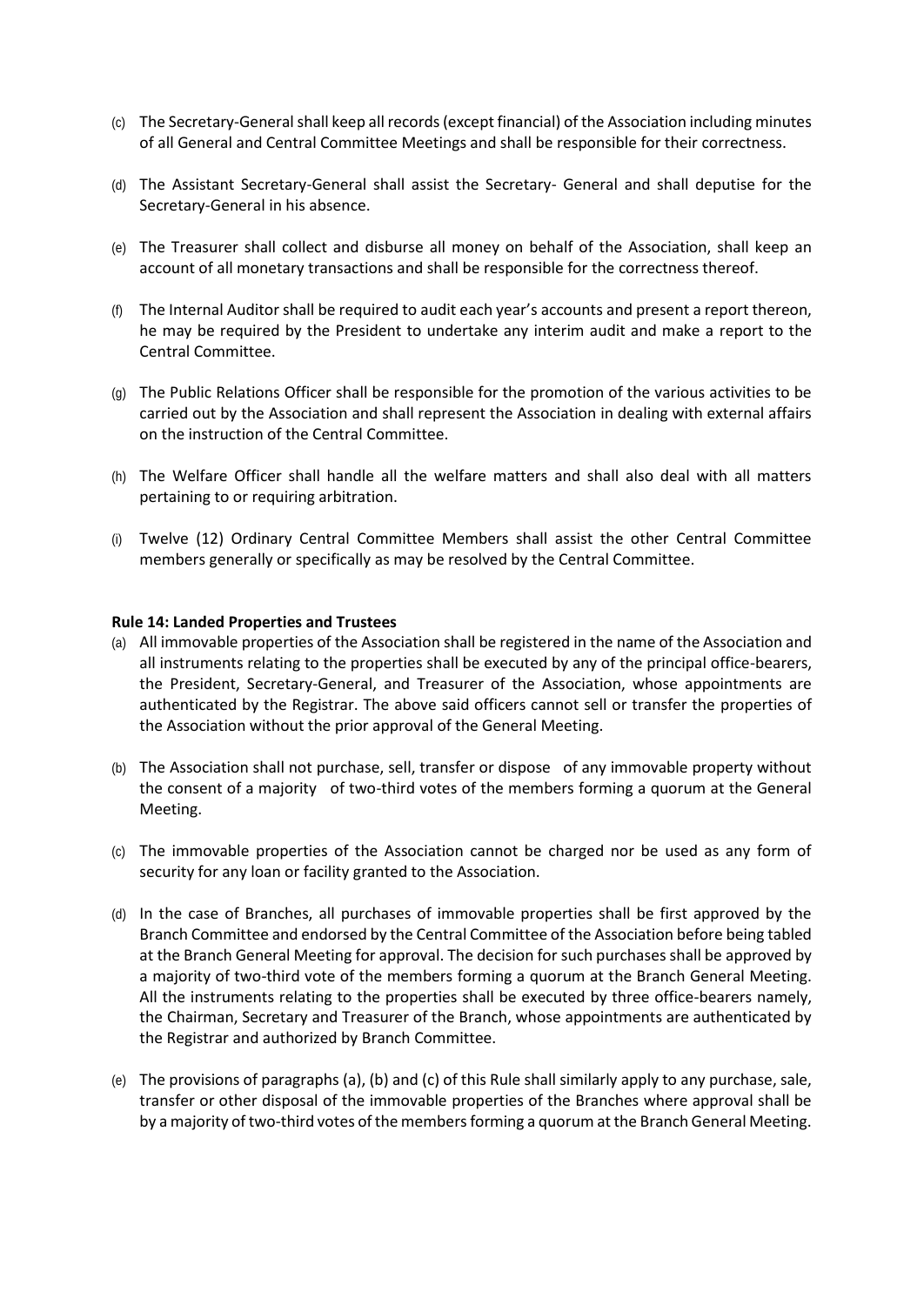## **Rule 15: Special Funds**

- (a) The Association may establish a building fund, funds for promoting the objectives of the Association and shall reserve the right to implement projects for raising the respective fund from the public, subject to approval of the relevant authorities if required. The management and regulations governing the funds, including the building fund, shall be the prerogative of the Central Committee.
- (b) Subject to the approval of the Central Committee, a Branch Committee may establish a building fund, funds for promoting the objectives of the Association, provided that these are liquid funds without any borrowing, and shall reserve the right to implement projects for raising the respective fund from the public, subject to approval of the relevant authorities, if required. The management and regulations governing the funds, including the building fund, shall be vested with the Branch Committee.

# **Rule 16: Accounts and Audit**

(a) The financial year of the Association ends on 31st December each year.

(b) The accounts of the Association in each year shall be submitted to external audit by an Auditor and the said Auditor shall be required to annex his Report on the audited accounts in question.

## **Rule 17: Bank Account**

- (a) The Association shall maintain a checking Account with any Bank or Banks that the Central Committee may determine and all Cheques drawn shall be signed by any two of the six officebearers under-mentioned namely:
	- i. The President
	- ii. Three Vice-Presidents
	- iii. The Secretary-General
	- iv. The Treasurer
- (b) Whenever the necessity arises, it shall be lawful for the Central Committee members to arrange for overdraft or loan facilities for the Association provided always that such facilities shall be secured by the personal guarantee of the Central Committee member or members only.

# **Rule 18: Resignation and Expulsion of Members**

- (a) Any member may resign his membership by giving to the Secretary-General notice in writing to that effect but such member shall pay all debts due by him to the Association including the subscription due for the month in which such notice is given. Any member who has discharged all his liabilities to the Association and wished to re-join may be re-elected.
- (b) The Central Committee may at any time suspend and may, after due notice to the member and enquiry into the circumstances, expel any member of the Association on the ground of any conduct in or out of the Association which in the opinion of the Central Committee is injurious to the interest of the Association or not in keeping with the status of a member of the Association or shall contravene any of the Rules and Regulations of the Association. Any member so expelled shall have the right within seven (7) days of the date of such notice to require the Central Committee to discuss the expulsion of the member, and if need be have the member present at the a Central Committee Meeting. The member shall be provided the platform for a fair hearing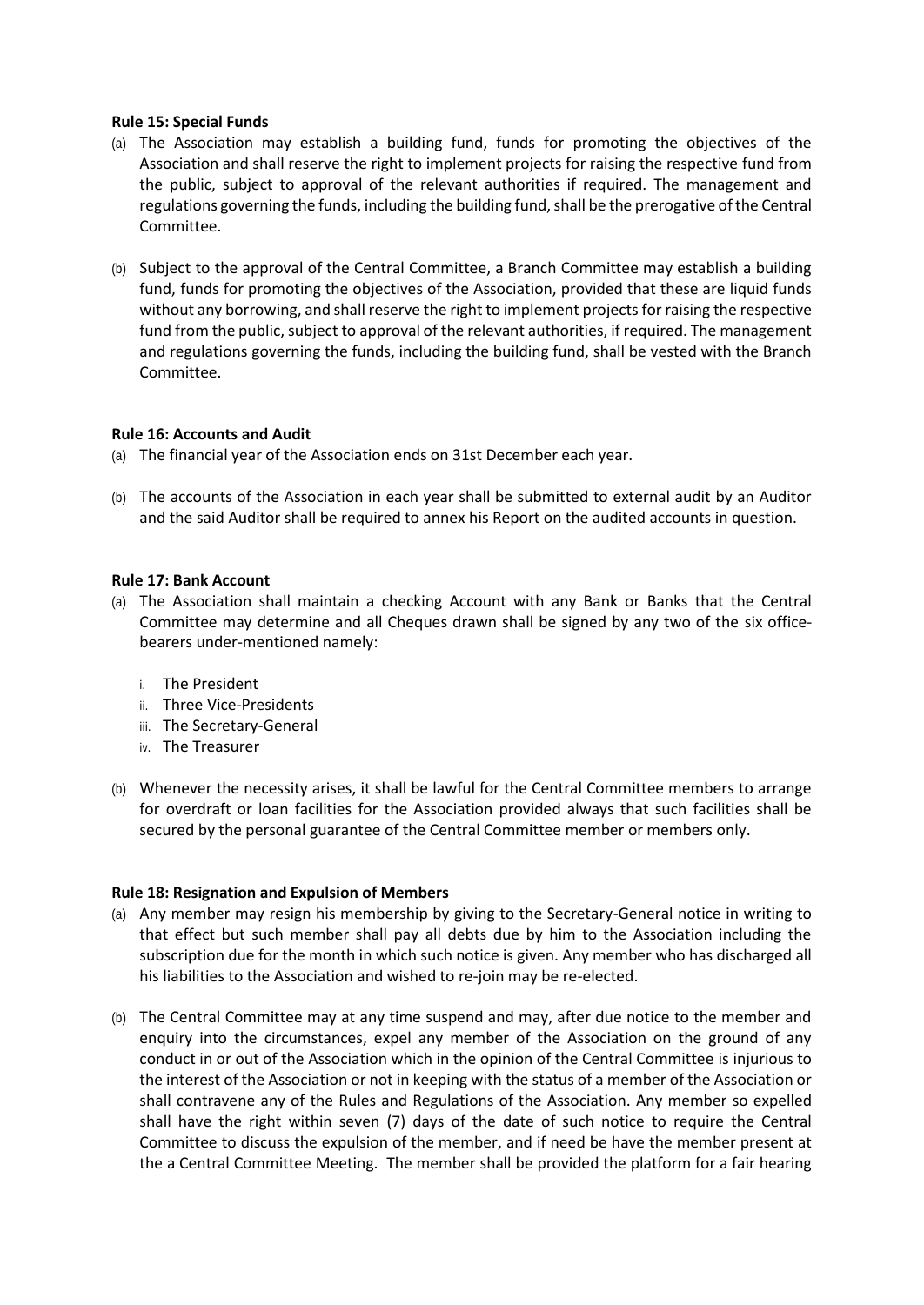before the Central Committee Members vote on the expulsion. The Central Committee may however exclude such member from the premises of the Association until such a meeting has been held and the only business at such meeting shall be to approve or disapprove the action of the Central Committee in expelling such member. If such action be disapproved, such expulsion shall be rescinded and have no effect.

- (c) If any member's subscription is in arrears for three (3) months or more, the Secretary-General shall send him a notice with a request for immediate payment and if his subscription is not paid within fourteen (14) days from the time when such notice would be received in the ordinary course of post, the Central Committee may remove his name from the Register of Members and he shall thereupon cease to be a member and forfeit all rights of membership. Provided that the Central Committee may at any time in its discretion restore such a member to membership upon payment of all arrears of subscription then due.
- (d) Any member ceasing to be a member shall forfeit all his rights to the property and funds of the Association and shall be ineligible to claim for any refund of subscription or other payments made by him to the Association.

#### **Rule 19: Establishment and Dissolution of Branches**

- (a) The Central Committee may by a majority vote taken at a meeting approve the formation of a Branch in any state and/or any region made up of more than one state wherein there are at least fifteen (15) Ordinary members of the Association.
- (b) The Central Committee may dissolve a Branch:
	- i. If for a consecutive period of six months the number of Branch Ordinary member is below ten (10); or
	- ii. If the branch refuses to abide by the rules of the Association on the decisions of the Annual General Meeting or the Central Committee or if the Central Committee has sufficient evidence of misconduct or mismanagement of the Branch which is detrimental to the Association.
- (c) A decision to dissolve a Branch shall be by a majority of at least two-third (2/3) votes of the members present at a meeting of the Central Committee, which will then recommend to the General Meeting of the Association for adoption, provided that before the matter is submitted to the General Meeting to dissolve the Branch on the ground stated in paragraph (b) ii above, the Branch concerned shall be given thirty (30) days notice and an opportunity to explain why it should not be dissolved.
- (d) The order of dissolution shall be signed by the Secretary-General on receipt of such order the Branch shall cease to function except for the purpose of winding-up. Any Branch aggrieved by an order of dissolution may, by notice in writing to the Secretary-General within thirty-two (32) days of its receipt, lodge an appeal to the Annual General Meeting. Notwithstanding such appeal, the order of dissolution shall be operative until set aside, but in such circumstances the Central Committee may appoint from among its members a caretaker committee to deal with the affairs of the Branch pending the hearing of the appeal.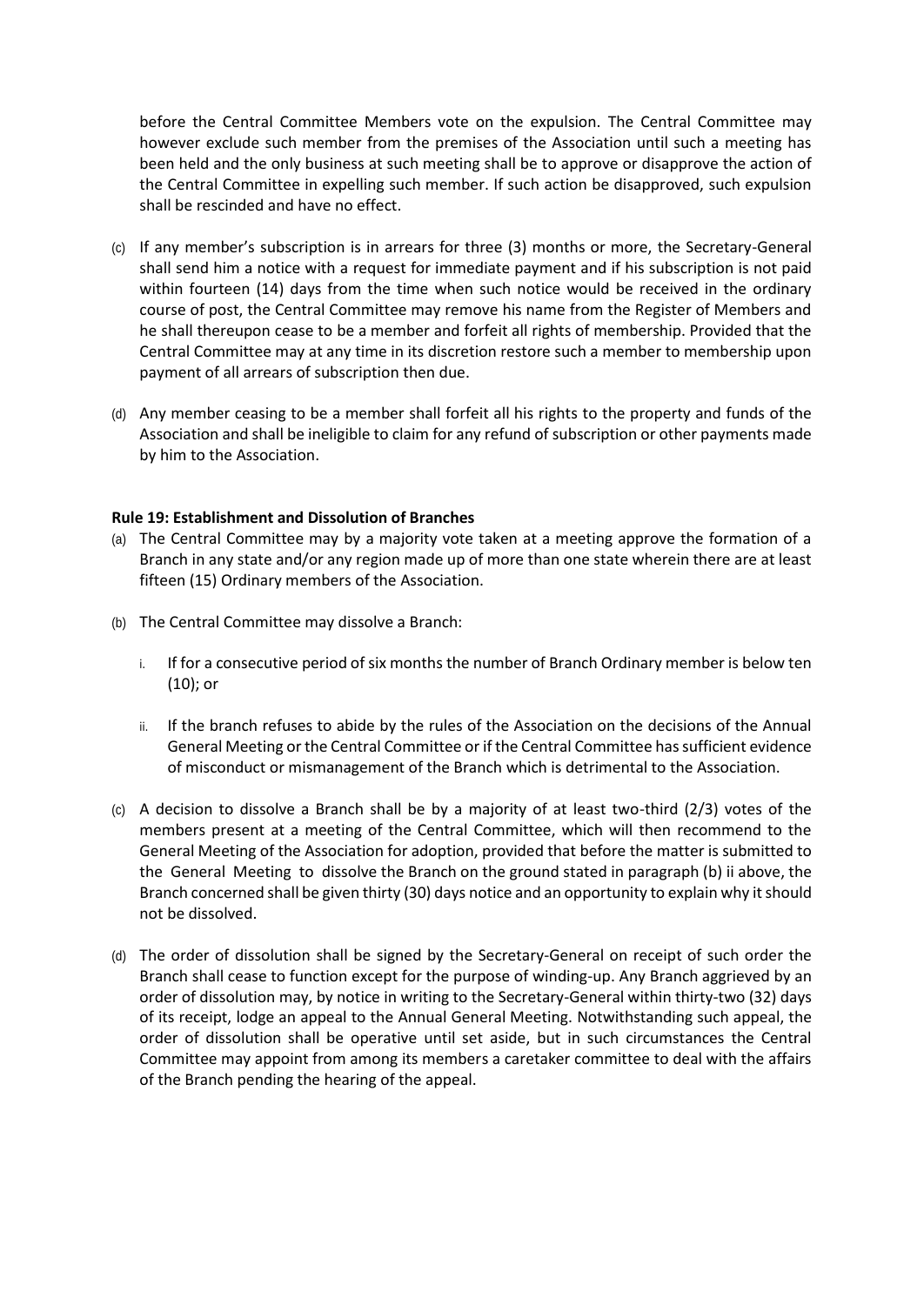- (e) In the event of a Branch being dissolved for the reason stated in paragraph (b) i of this Rule, the remaining members shall stay as the members of the Association and in the event of a Branch being dissolved for reason stated in paragraph (b) ii of this Rule, the members automatically become members of the Head Office.
- (f) It shall be the responsibility of the Chairman, the Secretary and the Treasurer of such branch to deliver to the Secretary-General all books, records, money and other property in the possession of the Branch, together with a statement of the accounts of the Branch from the date of the last submission of accounts to the date of the order of dissolution.
- (g) In the event of a Branch being dissolved, the movable and immovable properties of the Branch shall be taken charge of by the Association until a new Branch is established whereupon all the movable and immovable properties of the Branch shall be handed back to the new Branch; in the event a new Branch cannot be set up, then such movable and immovable properties shall vest in the Association and after expiry of five (5) years after such vesting, the Association shall by decision of the Association made at a General Meeting in which three-fifths (3/5) of the Ordinary members are present either in person or by proxy, deal with such properties of the Branch.

# **Rule 20: Branch General Meetings**

- (a) Every member of a Branch of the Association shall have the right to attend, speak and vote at any general meeting of the Branch.
- (b) The Branch Annual General Meeting shall be held before 31st May each year, notice of the time, date and place shall be given and copies of the agenda and statement of accounts shall be sent to members not less than fourteen (14) days before the meeting.
- (c) The business of the Branch Annual General Meeting shall be:
	- i. To receive the Branch Chairmen's report and the audited accounts of the Branch for the previous year.
	- ii. To elect Branch Committee (every alternate year).
	- iii. To appoint Branch auditors.
	- iv. To deal with any other matters that may be put before it.
- (d) A Branch Extraordinary General Meeting shall be convened:
	- i. On the instructions of the Central Committee; or
	- ii. Whenever the branch Committee deems it desirable;
	- iii. At the request in writing of at least twenty-five percentage (25%) Ordinary members of the branch, stating the objects and reasons for such meeting.
- (e) A Branch Extraordinary General Meeting requisitioned by members shall take place not later than fourteen (14) days from the receipt of such requisition.
- (f) At least half  $(1/2)$  of the Ordinary members of the Branch or not less than twice the total number of the Branch Committee members, must be present at any Branch General Meeting for the proceeding to be valid.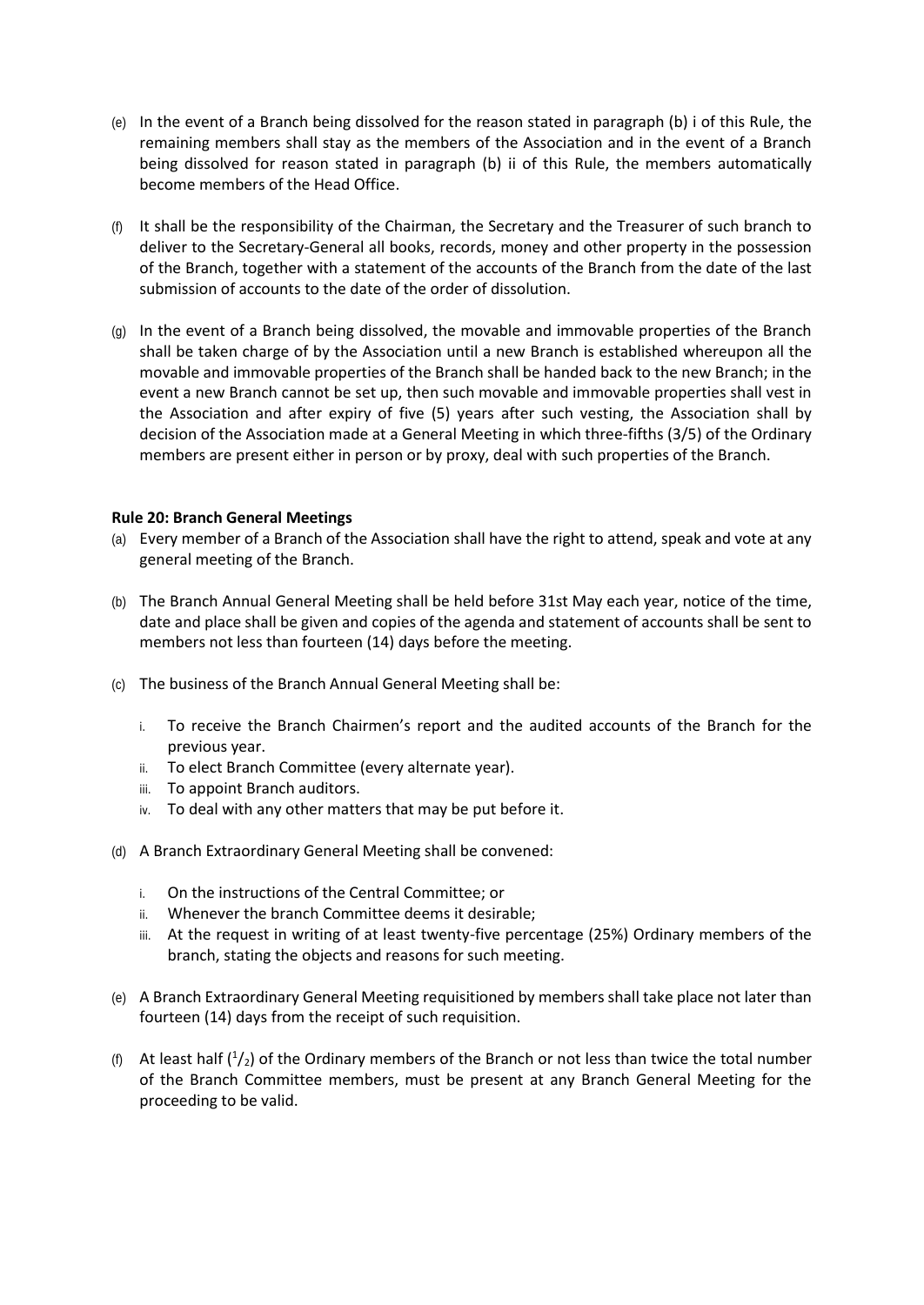# **Rule 21: Branch Committee**

(a) A Branch Committee, made up of at least nine (9) members and not more than fifteen (15) members consisting of the following, shall be elected at every alternate Branch General Meeting:

| Chairman                          |                 |
|-----------------------------------|-----------------|
| Vice-Chairmen                     | 2               |
| Secretary                         | 1               |
| <b>Assistant Secretary</b>        | 1               |
| Treasurer                         | 1               |
| Internal Auditor                  | 1               |
| <b>Public Relations Officer</b>   | 1               |
| Welfare Officer                   | 1               |
| <b>Ordinary Committee members</b> | not more than 4 |
| <b>Nominated Members</b>          |                 |

- (b) The thirteen (13) elected Branch Committee Members shall meet within two (2) weeks to elect among themselves the office-bearers and to second two (2) Branch Committee Members specified under Rules 21(a).
- (c) The duties of the branch Committee shall be to manage the affairs of the Branch in accordance with the Rules of the Association and the instructions of the Central Committee and the Branch General Meeting. It shall meet at least four (4) times a year, and half (1/2) of its number shall form a quorum. The Branch Secretary shall forward a copy of the Minutes of each meeting to the Secretary-General of Central Committee not later than fourteen (14) days after the meeting.

# **Rule 22: Duties of Branch Office-Bearers**

- (a) The Chairman shall during his term of office chair at all general and Committee meetings and shall be responsible for their proper conduct. He shall have a casting vote and shall sign the minutes of each meeting at the time they are approved.
- (b) One of the Vice-Chairmen shall deputise for the Chairman during the latter's absence.
- (c) The Secretary shall conduct the business of the Branch in accordance with the rules of the Association, and shall carry out the instruction of the general meeting and of the Central Committee. He shall be responsible for conducting all correspondence and keeping all books, documents and papers except the accounts and financial records. He shall attend all meetings and record the proceedings.
- (d) The Assistant Secretary shall assist the Secretary in all the administrative work of the Branch and shall act for him in his absence.
- (e) The Treasurer shall be responsible for the finances of the Branch. He shall keep accounts of all its financial transactions and shall be responsible for their correctness.
- (f) The Internal Auditor shall be required to audit each year's account and present a report thereon, he may be required by the Chairman to undertake any interim audit and make a report to the Committee.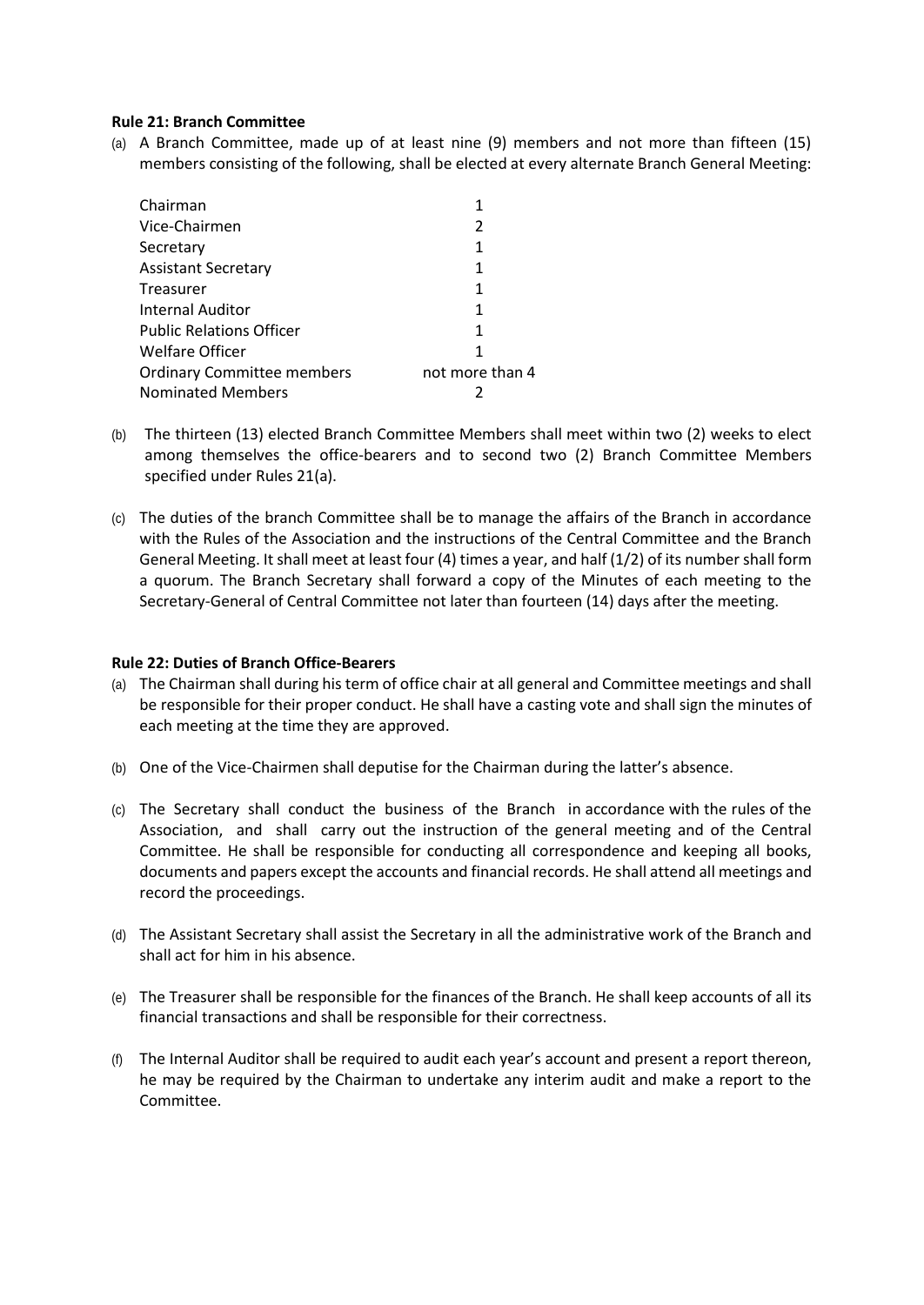- (g) The Public Relations Officer shall be responsible for the promotion of the various activities to be carried out by the Association and shall represent the Association in dealing with external affairs on the instruction of the Committee.
- (h) The Welfare Officer shall handle all the welfare matters and shall also deal with all matters pertaining to or requiring arbitration.
- (i) The Ordinary Committee Member(s) shall assist the other Committee Members generally or specifically as may be resolved by the committee.

#### **Rule 23: Branch Funds and Accounts**

- (a) All funds accumulated at the Head Office or the Branches of the Association shall be the common asset of the Association.
- (b) The Branch shall be allocated seventy percent (70%) of the subscription to be held by the Branch as branch funds.
- (c) The Branch Committee is empowered to spend up to RM50,000 at any one time and any expenditure exceeding that amount shall be approved at the Branch Committee Meeting.
- (d) The Branch Treasurer shall forward to the Central Committee Treasurer before the 20th of July and January respectively a statement of income and expenditure of the Branch of the preceding six months.
- (e) All Branch funds shall be deposited in the name of Branch in a bank to be approved by the Branch Committee and the account shall be operated jointly by the Branch Chairman, the Branch Secretary, and the Branch Treasurer. The Branch Treasurer may hold a petty cash advance not exceeding RM2,000 at any time. No expenditure exceeding RM2,000 at any time shall be incurred by a Branch Treasurer without the prior sanction of the Branch Committee.
- (f) All monies, books and other property of the Association held by any Branch on being dissolved shall be sent without delay by the branch Secretary to the Secretary-General together with a statement of account as stated in paras (f) of Rule 20.
- (g) All cheques drawn by the branch shall be signed by any two (2) of the three (3) office-bearers undermentioned, namely:
	- i. The Chairman
	- ii. The Secretary
	- iii. The Treasurer

#### **Rule 24: General provisions relating to Branches**

- (a) Where no special provision has been made in these Rules for any matter relating to the management of the affairs of the Branches of the Association, the relevant rule relating to the management of the Association shall apply.
- (b) The General Meeting and the Central Committee may give instructions to the General Meeting or Committee of any Branch regarding the management of its affairs.